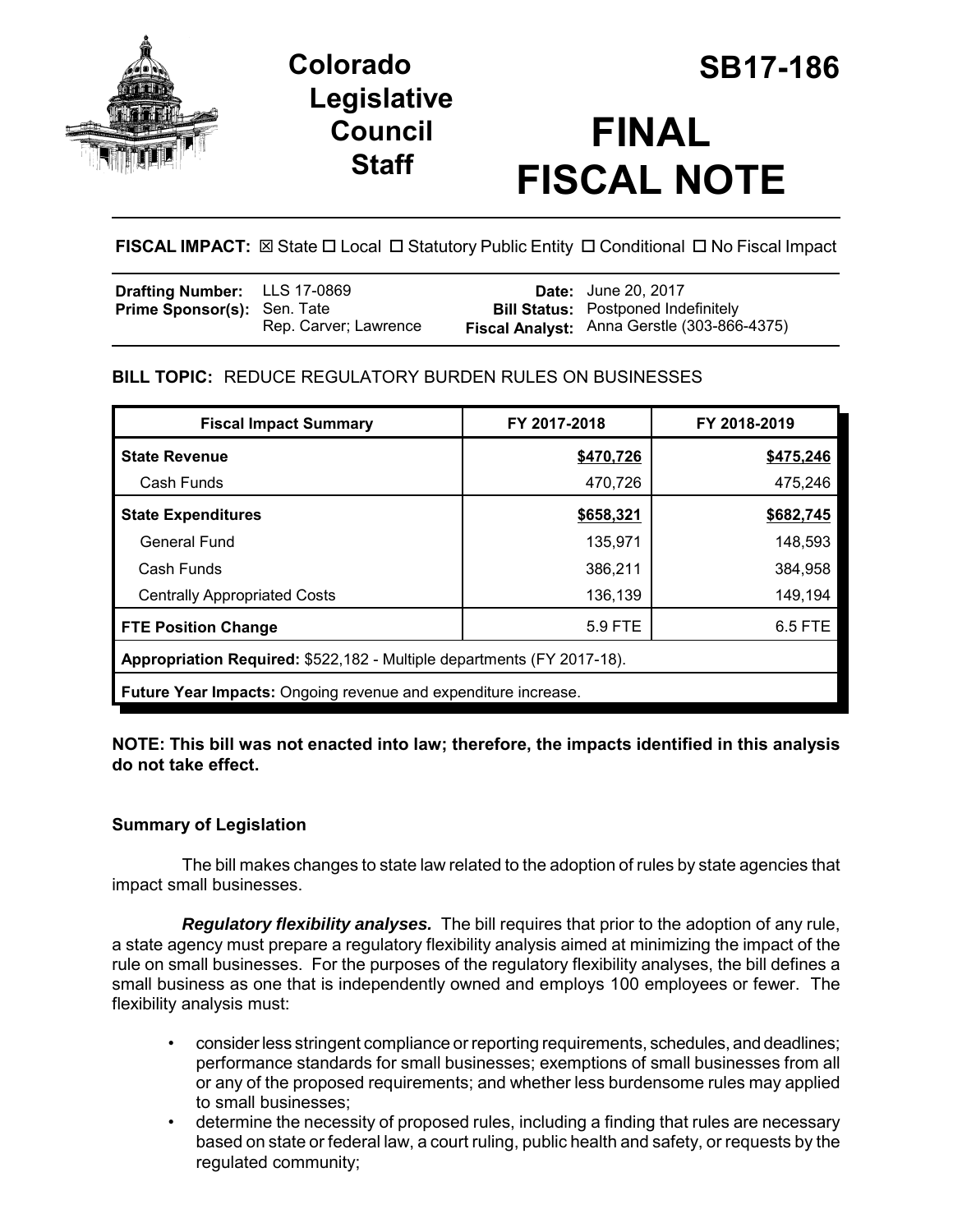- determine the fiscal impact of the proposed rules on small businesses; and
- identify least costly alternatives to the proposed rules.

If the proposed rule is adopted, the agency must adopt the least costly alternative and any exemptions or less burdensome rules identified in the flexibility analysis, unless the agency provides written justification. The regulatory flexibility analysis must be made available five days prior to a public hearing, and must be filed with the Secretary of State's Office (SOS) at the same time as the notice of proposed rulemaking and the proposed rules.

If a small business is adversely affected by an action of an agency, or not satisfied with the flexibility analysis, the business may file a request with the Department of Regulatory Agencies (DORA) for the agency to prepare a cost-benefit analysis. The executive director of DORA must decide whether to require a cost-benefit analysis and may adjust the rulemaking schedule accordingly.

*Outreach.* Under current law, agencies must convene a representative stakeholder group to participate in public rulemaking hearings and submit views on the proposals. The bill requires state agencies proposing rules that likely impact small businesses to actively solicit representatives of small businesses to participate in the stakeholder groups, as well as to expand outreach and notification to small businesses that may not be represented by a trade association or lobbyist. The bill requires that DORA maintain a website that includes the regulatory flexibility analyses.

**Definitions.** Under the Administrative Procedures Act (APA), a small business is defined as a business with fewer than 500 employees. The bill modifies the definition in the APA to mean a business entity that is independently owned and operated, employs fewer than 500 employees, and has gross annual sales of less than \$6 million. This definition does not apply to the required regulatory flexibility analyses.

#### **Background**

*Rulemaking.* Under current law, administrative rules are promulgated in accordance with the APA. When an agency wants to promulgate a new rule or amend an existing rule, it must first file a "Notice of Proposed Rulemaking" with the SOS, which publishes a public notice in the Colorado Register. Once the notice is filed with the SOS, the public is allowed to offer comments on the proposed rule, and may request a cost-benefit analysis. Agencies must accept and consider comments from the public before the agency can adopt, amend, or otherwise change any regulation not explicitly exempted from the APA. Following a hearing on a proposed rule, the agency has 180 days to file adopted rules with the SOS. Table 1 shows the number of rules promulgated in 2015 and 2016 by department.

| Table 1. Rules Promulgated by Department in 2015 and 2016* |      |      |  |  |
|------------------------------------------------------------|------|------|--|--|
| <b>Department</b>                                          | 2015 | 2016 |  |  |
| Agriculture                                                |      | 18   |  |  |
| Corrections                                                |      |      |  |  |
| Education                                                  | 21   | 18   |  |  |
| Health Care Policy and Financing                           | 21   | 18   |  |  |
| <b>Higher Education</b>                                    |      |      |  |  |
| <b>Human Services</b>                                      | 27   | 46   |  |  |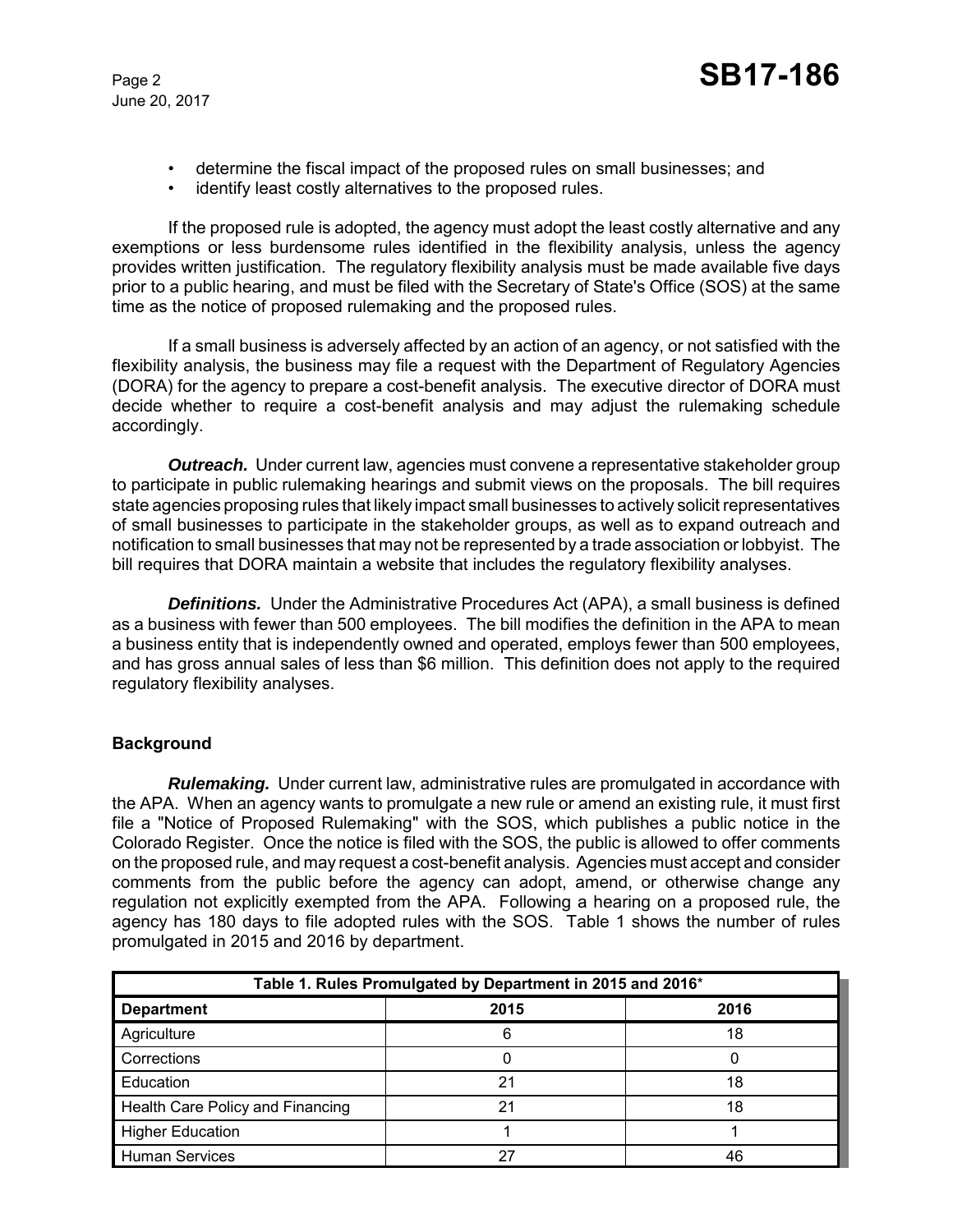| Table 1. Rules Promulgated by Department in 2015 and 2016 * (Cont.) |       |       |  |  |
|---------------------------------------------------------------------|-------|-------|--|--|
| <b>Department</b>                                                   | 2015  | 2016  |  |  |
| Labor and Employment                                                | 10    | 13    |  |  |
| Law                                                                 |       |       |  |  |
| Local Affairs                                                       | 64    | 59    |  |  |
| <b>Military Affairs</b>                                             | 0     | 0     |  |  |
| <b>Natural Resources</b>                                            | 37    | 41    |  |  |
| Personnel and Administration                                        | 9     | 1     |  |  |
| <b>Public Health &amp; Environment</b>                              | 57    | 65    |  |  |
| <b>Public Safety</b>                                                | 12    | 8     |  |  |
| <b>Regulatory Agencies</b>                                          | 123   | 71    |  |  |
| Revenue                                                             | 71    | 79    |  |  |
| <b>State</b>                                                        | 6     | 3     |  |  |
| Transportation                                                      | 6     | 1     |  |  |
| Treasury                                                            | 0     | 0     |  |  |
| <b>TOTAL</b>                                                        | 2,487 | 2,459 |  |  |

*\* Rule review years go from November 1 to November 1.* 

#### **State Revenue**

*The bill increases state cash fund revenue to DORA, SOS, and the Department of Revenue (DOR) by \$470,726 in FY 2017-18 and \$475,246 in FY 2018-19.* The bill will increase revenue to various cash funds in these departments to cover the increased direct and indirect cash-funded costs as a result of the bill.

#### **State Expenditures**

*The bill increases state expenditures by \$658,321 in FY 2017-18 and \$682,745 in FY 2018-19 for several state agencies.* Costs are listed by department in Table 2 for FY 2017-18 and Table 3 for FY 2018-19 and discussed below.

| Table 2. Expenditures Under SB17-186 in FY 2017-18 |                                    |                          |                        |                |                                   |              |
|----------------------------------------------------|------------------------------------|--------------------------|------------------------|----------------|-----------------------------------|--------------|
| <b>Department</b>                                  | <b>Personal</b><br><b>Services</b> | <b>FTE</b>               | Capital &<br>Operating | Other<br>Costs | <b>Centrally</b><br>Appropriated* | <b>Total</b> |
| Public Health and<br>Environment                   | \$88,019                           | 1.1                      | \$5,748                |                | \$40,730                          | \$134,497    |
| <b>Public Safety</b>                               | 3,776                              | 0.1                      |                        |                | 1,646                             | 5,422        |
| Personnel and<br>Administration                    | 5,586                              | 0.1                      |                        |                | 1,327                             | 6,914        |
| <b>Regulatory Agencies</b>                         | 75,063                             | 0.8                      | 5,463                  | 6,400          | 13,240                            | 100,166      |
| Revenue                                            | 301,464                            | 3.8                      | 22,422                 |                | 79,196                            | 403,082      |
| Secretary of State                                 |                                    | $\overline{\phantom{0}}$ | $\qquad \qquad$        | 8,240          |                                   | 8,240        |
| <b>TOTAL</b>                                       | \$473,908                          | 5.9                      | \$33,633               | \$14,640       | \$136,139                         | \$658,321    |

*\* Centrally appropriated costs are not included in the bill's appropriation.*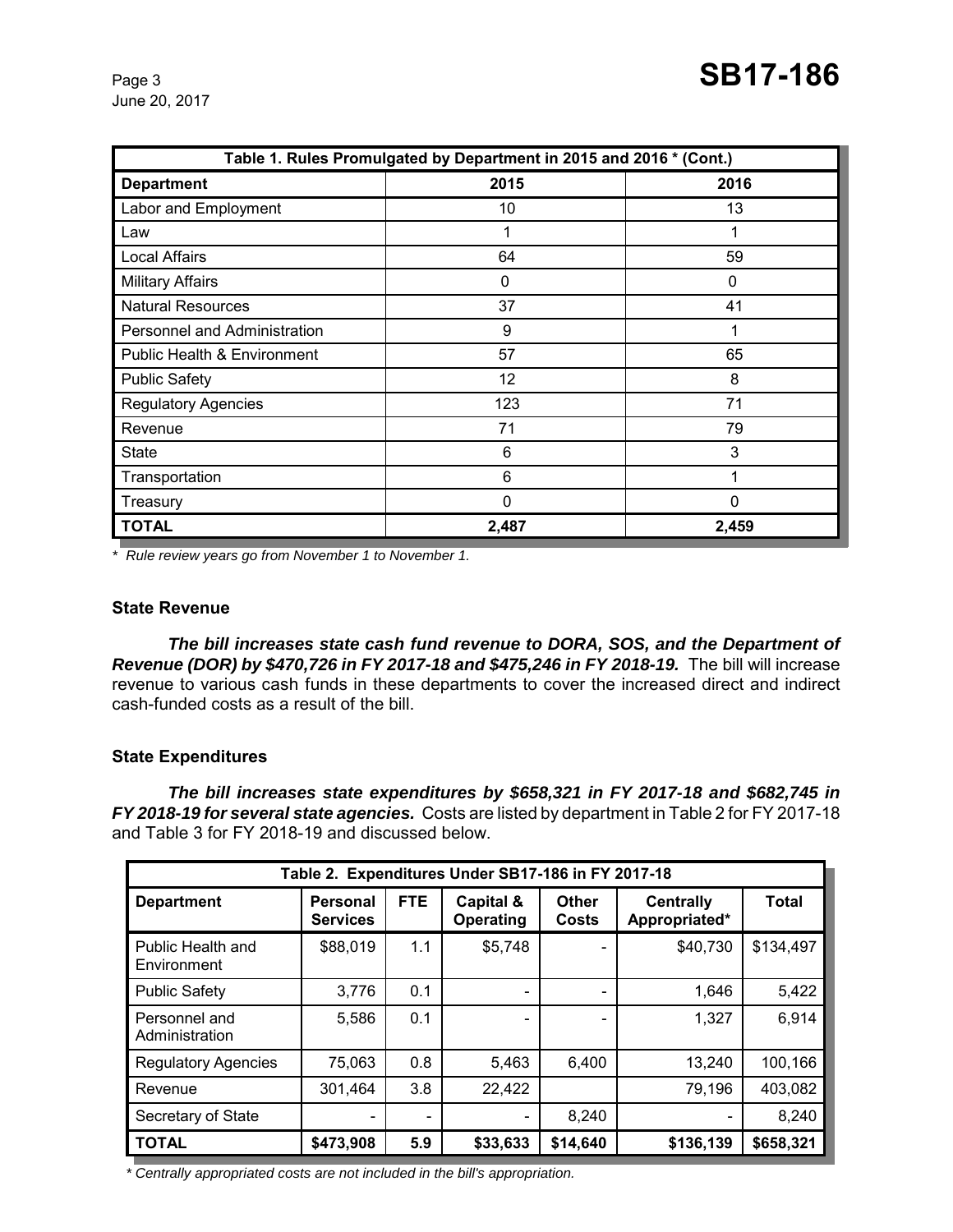| Table 3. Expenditures Under SB17-186 in FY 2018-19 |                                    |            |                              |                       |                                   |              |
|----------------------------------------------------|------------------------------------|------------|------------------------------|-----------------------|-----------------------------------|--------------|
| <b>Department</b>                                  | <b>Personal</b><br><b>Services</b> | <b>FTE</b> | Capital &<br>Operating       | <b>Other</b><br>Costs | <b>Centrally</b><br>Appropriated* | <b>Total</b> |
| Public Health and<br>Environment                   | 105,624                            | 1.3        | 1,235                        |                       | 47,272                            | 154,131      |
| <b>Public Safety</b>                               | 4,532                              | 0.1        | $\overline{\phantom{0}}$     |                       | 1,802                             | 6,334        |
| Personnel and<br>Administration                    | 6,703                              | 0.1        | $\qquad \qquad \blacksquare$ |                       | 1,429                             | 8,132        |
| <b>Regulatory Agencies</b>                         | 81,887                             | 0.9        | 805                          |                       | 14,662                            | 97,354       |
| Revenue                                            | 328,870                            | 4.1        | 3,895                        |                       | 84,029                            | 416,794      |
| <b>TOTAL</b>                                       | \$527,616                          | 6.5        | \$5,935                      | \$0                   | \$149,194                         | \$682,745    |

*\* Centrally appropriated costs are not included in the bill's appropriation.*

*Assumptions.* The bill requires that a regulatory flexibility analysis be performed for all proposed rules. The fiscal note assumes that the analyses of rules that do not impact small businesses can be accomplished within existing appropriations. For rules that do impact small businesses, the fiscal note assumes between 13 and 50 hours per rule are required, depending on the department. FY 2017-18 costs have been prorated to assume an August 1 start date and the General Fund paydate shift.

In addition, the fiscal note assumes that additional expenditures required to conduct a cost-benefit analysis requested by a small business will be initially accomplished within existing appropriations. Cost-benefit analyses can be requested under current law, so any change is expected to be minimal. Should an agency require additional resources, the affected agencies will request them through the annual budget process.

*Public Health and Environment.* CDPHE requires 1.1 FTE in FY 2017-18 and 1.3 FTE in FY 2018-19, paid from the General Fund, to conduct substantial regulatory flexibility analyses of 57 rules per year.

**Public Safety.** The Department of Public Safety requires 0.1 FTE, paid from the General Fund, to conduct substantial regulatory flexibility analyses of six rules per year beginning in FY 2017-18.

*Personnel and Administration.* The Department of Personnel and Administration requires 0.1 FTE, paid from the General Fund, to conduct regulatory flexibility analyses of six rules per year beginning in FY 2017-18.

*Regulatory Agencies.* DORA requires 0.8 FTE in FY 2017-18 and 0.9 FTE in FY 2018-19 to conduct substantial regulatory flexibility analyses of 94 rules per year and accept requests by aggrieved small businesses for cost-benefit analyses. In addition, DORA requires \$6,400 to establish a one-stop website for all regulatory flexibility analyses in FY 2017-18.Expenditures are from various cash funds within the divisions of real estate, insurance, professions and occupations, and securities in DORA.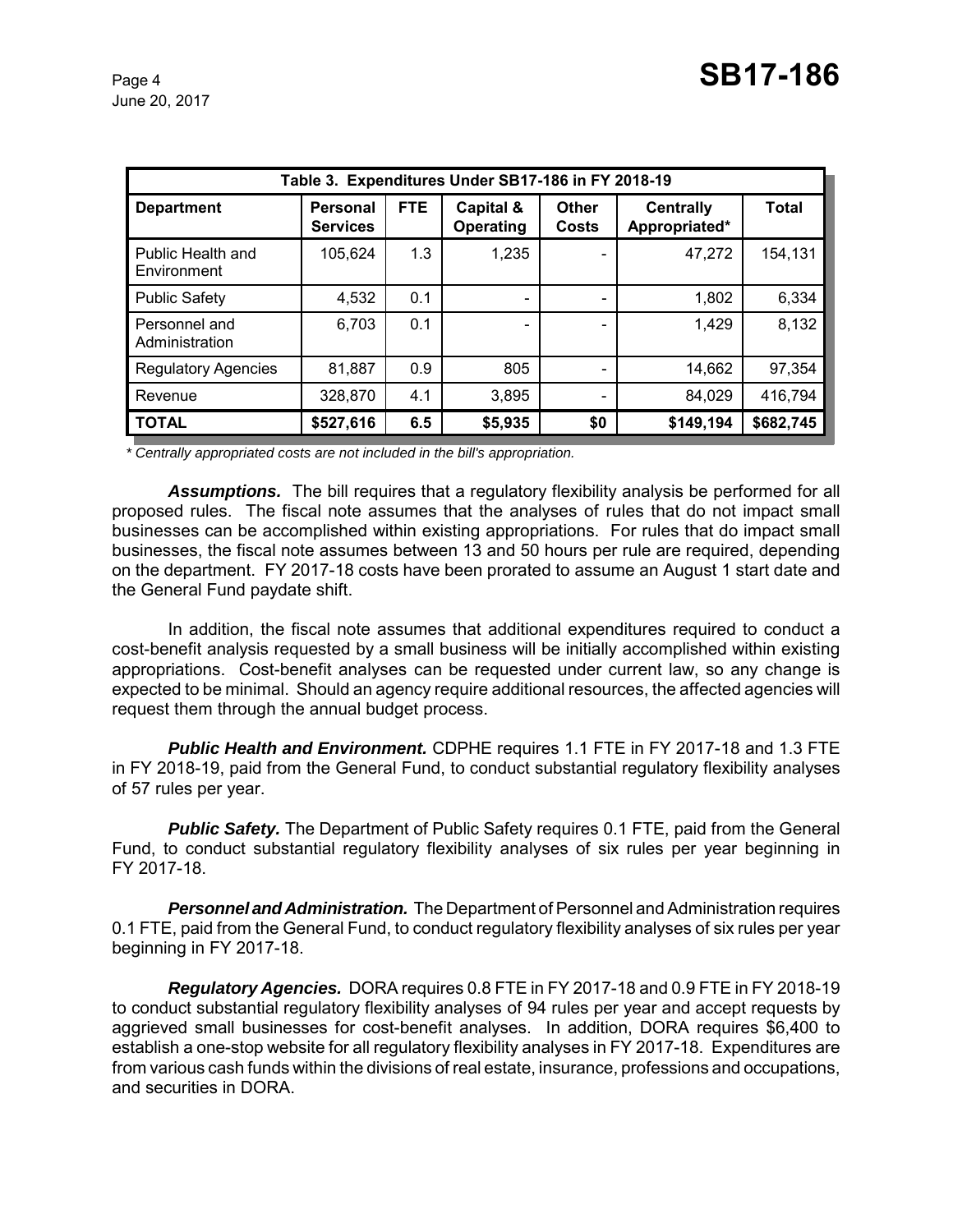*Revenue.* The DOR requires 3.8 FTE in FY 2017-18 and 4.1 FTE in FY 2018-19 to conduct substantial regulatory flexibility analyses on 349 rules. Rules made by the Enforcement Business Group (EBG) and Tax Division are the most heavily impacted and require an average of 28 hours and 13 hours per rule, respectively. Of the expenditures, \$291,044 are from the EBG Administration Cash Fund, and \$32,842 are from the General Fund.

*Secretary of State***.** The bill increases expenditures in the SOS by \$8,240 in FY 2017-18 to modify the administrative rules online filing system to allow an agency to attach the regulatory flexibility analysis and to publish the analysis in the Colorado Register. The expenditure is funded by the SOS Cash Fund. The fiscal note assumes 80 hours of computer programming at a rate of \$103 per hour. Additional workload to conduct outreach to small businesses and complete the regulatory flexibility analysis for SOS rules can be accomplished within existing appropriations.

**Department of Law.** The bill may increase the legal services required by state agencies to conduct rulemaking. The workload is expected to be initially accomplished within existing appropriations. Should individual agencies require additional legal services, they will request them through the annual budget process.

*All state agencies — outreach.* The bill increases the workload for state agencies to conduct additional outreach to small businesses. The fiscal note assumes that targeting small businesses that are not otherwise represented by trade organizations or lobbyists will be incorporated into each agency's existing outreach and stakeholder process. The workload is expected to be accomplished within existing appropriations.

*Minimally impacted state agencies.* With the exception of the departments discussed above, the bill increases the workload for all other state agencies to complete regulatory flexibility analyses during the rulemaking process. The increase is expected to be accomplished within existing appropriations; however, should any agency require additional resources, they will request them through the annual budget process.

*Centrally appropriated costs.* Pursuant to a Joint Budget Committee policy, certain costs associated with this bill are addressed through the annual budget process and centrally appropriated in the Long Bill or supplemental appropriations bills, rather than in this bill. Leased space is included to show the incremental impact of the additional FTE to the DOR, and calculated at a rate of 200 square feet per FTE at a rate of \$27 per square foot. Centrally appropriated costs also include indirect costs for CDPHE and the Department of Public Safety. The centrally appropriated costs subject to this policy are estimated in the fiscal note for informational purposes and summarized in Table 4.

| Table 4. Centrally Appropriated Costs Under SB17-186                 |            |            |  |  |  |
|----------------------------------------------------------------------|------------|------------|--|--|--|
| <b>Cost Components</b>                                               | FY 2017-18 | FY 2018-19 |  |  |  |
| Employee Insurance (Health, Life, Dental, and Short-term Disability) | \$47,193   | \$52,011   |  |  |  |
| Supplemental Employee Retirement Payments                            | 42.465     | 47,277     |  |  |  |
| Indirect Costs (CDPHE, DPS)                                          | 24,341     | 27,766     |  |  |  |
| Leased Space (DOR)                                                   | 22,140     | 22,140     |  |  |  |
| <b>TOTAL</b>                                                         | \$136,139  | \$149,194  |  |  |  |